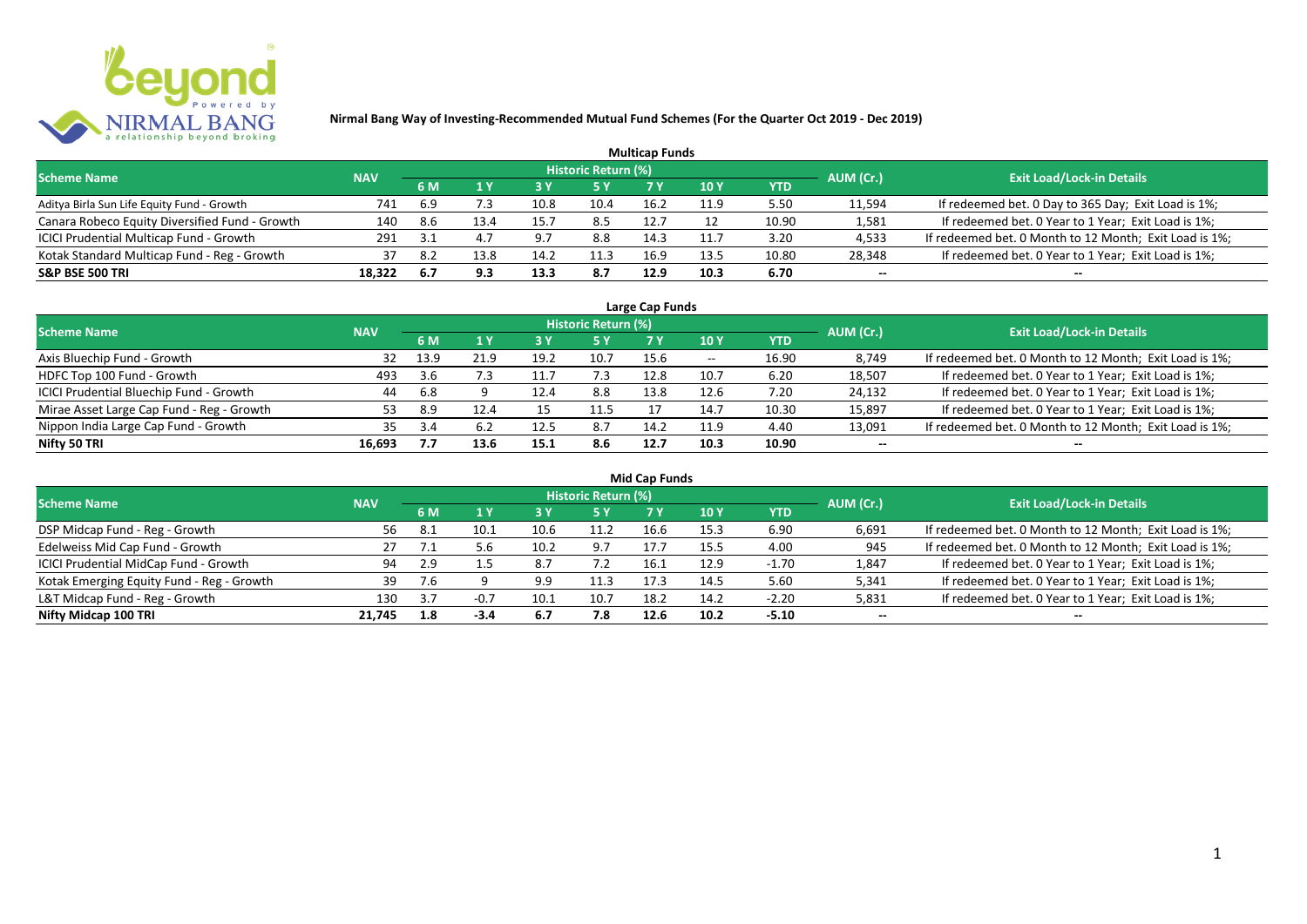

|                                                  |            |      |     |      |                            | Large & Midcap |      |       |           |                                                     |
|--------------------------------------------------|------------|------|-----|------|----------------------------|----------------|------|-------|-----------|-----------------------------------------------------|
| <b>Scheme Name</b>                               | <b>NAV</b> |      |     |      | <b>Historic Return (%)</b> |                |      |       | AUM (Cr.) | <b>Exit Load/Lock-in Details</b>                    |
|                                                  |            | 6 M  |     |      | 5 Y                        |                | 10Y  | YTD   |           |                                                     |
| Canara Robeco Emerging Equities - Growth         | 95         |      |     |      | 12.5                       | 20.3           | 18.9 | 6.60  | 5,235     | If redeemed bet. 0 Year to 1 Year; Exit Load is 1%; |
| Invesco India Growth Opportunities Fund - Growth | 36         | 11.9 |     | 15.8 | 10.8                       | 15.6           | 12.9 | 10.20 | 1,991     | If redeemed bet. 0 Year to 1 Year; Exit Load is 1%; |
| Principal Emerging Bluechip Fund - Growth        | 106        |      | 6.8 |      | 11.3                       | 18.9           | 15.1 | 5.10  | 2,261     | If redeemed bet. 0 Year to 1 Year; Exit Load is 1%; |
| NIFTY Large Midcap 250 TRI                       | 7.251      | 5.9  | 6.2 | 12.6 | 9.7                        | 14.3           | 11.3 | 3.60  | $-$       | $- -$                                               |

| <b>Focused Funds</b>             |            |     |      |      |                     |      |       |       |           |                                                        |  |  |  |
|----------------------------------|------------|-----|------|------|---------------------|------|-------|-------|-----------|--------------------------------------------------------|--|--|--|
| <b>Scheme Name</b>               | <b>NAV</b> |     |      |      | Historic Return (%) |      |       |       | AUM (Cr.) | <b>Exit Load/Lock-in Details</b>                       |  |  |  |
|                                  |            | 6 M |      |      | 5 Y                 |      |       | YTD   |           |                                                        |  |  |  |
| Axis Focused 25 Fund - Growth    |            | 15. | 19.4 | 18.9 | 12.9                | 15.9 | $- -$ | 13.60 | 8,800     | If redeemed bet. 0 Month to 12 Month; Exit Load is 1%; |  |  |  |
| SBI Focused Equity Fund - Growth | 151        |     |      |      | 12.3                |      | 17.4  | 13.90 | 6,125     | If redeemed bet. 0 Year to 1 Year; Exit Load is 1%;    |  |  |  |
| <b>S&amp;P BSE 500 TRI</b>       | 18.322     |     | 9.3  | 13.3 | 8.7                 | 12.9 | 10.3  | 6.70  | $-$       | $- -$                                                  |  |  |  |

| <b>Small Cap Funds</b>                         |            |        |        |                     |           |                          |       |            |           |                                                     |  |  |  |
|------------------------------------------------|------------|--------|--------|---------------------|-----------|--------------------------|-------|------------|-----------|-----------------------------------------------------|--|--|--|
| <b>Scheme Name</b>                             | <b>NAV</b> |        |        | Historic Return (%) |           |                          |       |            | AUM (Cr.) | <b>Exit Load/Lock-in Details</b>                    |  |  |  |
|                                                |            |        |        |                     | <b>5Y</b> | 7 Y                      | 10Y   | <b>YTD</b> |           |                                                     |  |  |  |
| Franklin India Smaller Companies Fund - Growth | 49         |        | $-5.8$ | 3.                  | 7.3       | 17.2                     | 14.9  | $-6.80$    | 7,031     | If redeemed bet. 0 Year to 1 Year; Exit Load is 1%; |  |  |  |
| HDFC Small Cap Fund - Growth                   | 38         | -6.5   | $-8.7$ | 10.3                | 9.3       | 14.4                     | 11.8  | $-10.20$   | 9,137     | If redeemed bet. 0 Year to 1 Year; Exit Load is 1%; |  |  |  |
| L&T Emerging Businesses Fund - Reg - Growth    | 23         | $-2.2$ | -7.3   | 9.6                 | 11        | $\overline{\phantom{a}}$ | $- -$ | $-9.30$    | 6,112     | If redeemed bet. 0 Year to 1 Year; Exit Load is 1%; |  |  |  |
| SBI Small Cap Fund - Growth                    |            | 8.2    | 8.3    | 14.4                | 16.3      | 23.8                     | 18    | 6.10       | 2,915     | If redeemed bet. 0 Year to 1 Year; Exit Load is 1%; |  |  |  |
| Nifty Smallcap 100 TRI                         | 6.964      | $-5.6$ | $-8.5$ |                     | 2.6       | -8.1                     | 6.9   | $-11.10$   | $- -$     | --                                                  |  |  |  |

## **ELSS Schemes (Tax Saving u/s 80-C)**

| <b>Scheme Name</b>                            | <b>NAV</b> |      |      | <b>Historic Return (%)</b> |              |      |            |         | AUM (Cr.) | <b>Exit Load/Lock-in Details</b> |
|-----------------------------------------------|------------|------|------|----------------------------|--------------|------|------------|---------|-----------|----------------------------------|
|                                               |            | 6 M  |      |                            | <b>5Y</b>    | 7 V  | <b>10Y</b> | YTD     |           |                                  |
| Aditya Birla Sun Life Tax Relief 96 - Growth  |            |      |      | 12.3                       | 10.5         | 16   | 11.6       | 1.80    | 9,814     | Nil                              |
| Axis Long Term Equity Fund - Growth           | 49         | 14.5 | 19.1 | 17.1                       | 11.9         | 19.3 | $- -$      | 14.10   | 21,492    | Nil                              |
| IDFC Tax Advantage (ELSS) Fund - Reg - Growth | 54         | 0.4  | 0.9  | 11.2                       | 8.8          | 14.3 | 12.4       | $-0.10$ | 2,053     | Nil                              |
| Invesco India Tax Plan - Growth               | 53         | 10.4 | 10.8 | 13.6                       | 10.2         |      | 13.9       | 8.20    | 962       | Nil                              |
| Mirae Asset Tax Saver Fund - Reg - Growth     | 19         |      | 13.9 | 17.3                       | $-$ – $\sim$ | $-$  | $- -$      | 11.70   | 2,671     | Nil                              |
| <b>S&amp;P BSE 200 TRI</b>                    | 5.952      | 7.6  | 10.9 | 14.1                       |              | 13.2 | 10.4       | 8.10    | $- -$     | $- -$                            |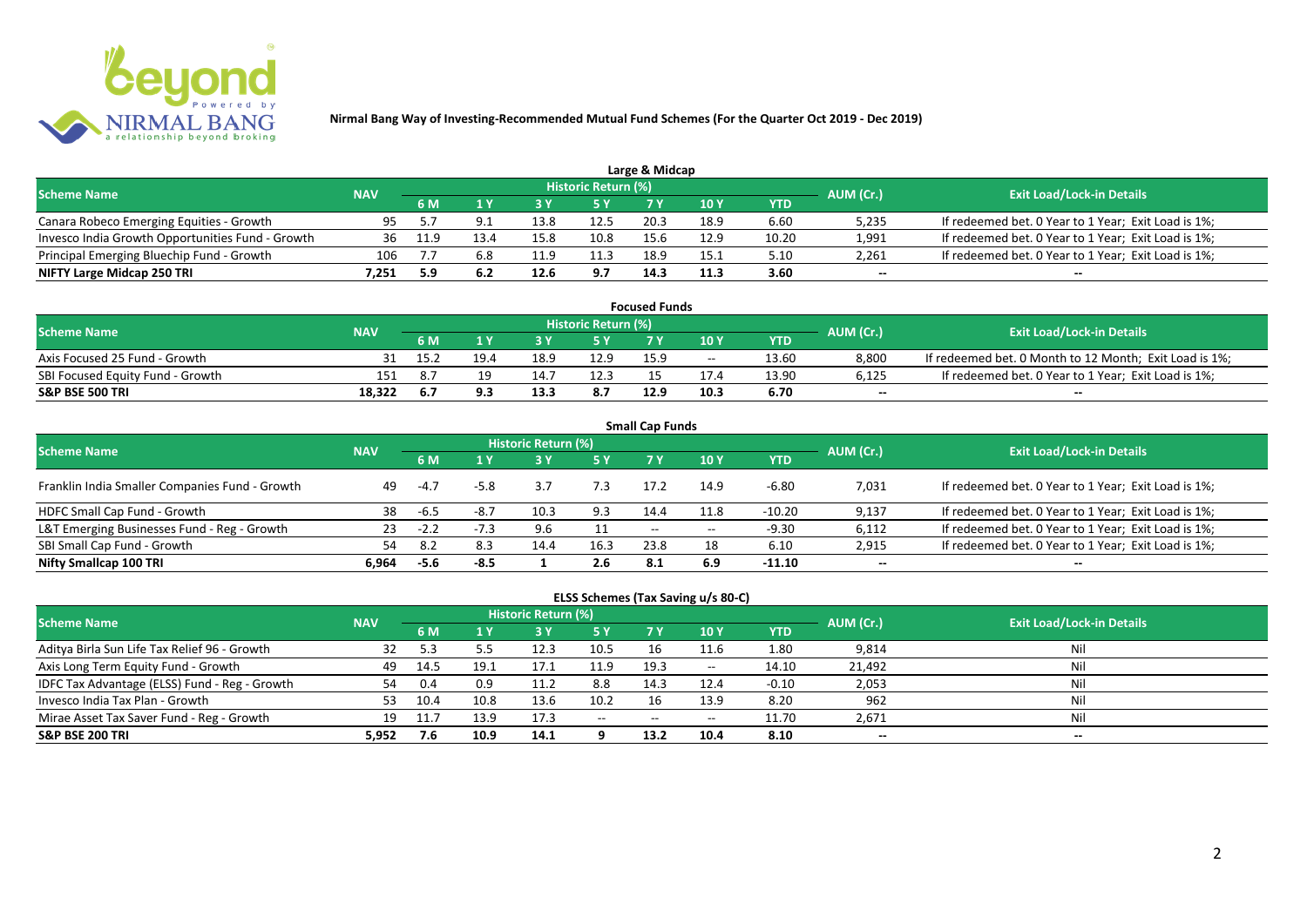

| <b>Contra/Value Fund</b>                  |            |      |      |                            |           |      |            |            |           |                                                     |  |  |  |  |
|-------------------------------------------|------------|------|------|----------------------------|-----------|------|------------|------------|-----------|-----------------------------------------------------|--|--|--|--|
| <b>Scheme Name</b>                        | <b>NAV</b> |      |      | <b>Historic Return (%)</b> |           |      |            |            | AUM (Cr.) | <b>Exit Load/Lock-in Details</b>                    |  |  |  |  |
|                                           |            | 6 M  |      |                            | <b>5Y</b> |      | <b>10Y</b> | <b>YTD</b> |           |                                                     |  |  |  |  |
| Kotak India EQ Contra Fund - Reg - Growth | 54         |      | ⊥1.b | 15.3                       | 9.4       | 13.5 |            | 8.60       | 875       | If redeemed bet. 0 Year to 1 Year; Exit Load is 1%; |  |  |  |  |
| Invesco India Contra Fund - Growth        | 48         | 6.6  |      | 14.6                       | 10.7      | 16.5 | 13.2       | 4.30       | 4,486     | If redeemed bet. 0 Year to 1 Year; Exit Load is 1%; |  |  |  |  |
| UTI Value Opportunities Fund - Growth     | 63         |      |      | 10.8                       |           | 10.6 | 10.4       | 6.90       | 4,461     | If redeemed bet. 0 Year to 1 Year; Exit Load is 1%; |  |  |  |  |
| Nippon India Value Fund - Growth          | 74         | 4. . |      |                            | 8.3       | 12.4 | 10.8       | 3.70       | 3,152     | If redeemed bet. 0 Year to 1 Year; Exit Load is 1%; |  |  |  |  |
| <b>S&amp;P BSE 500 TRI</b>                | 18.322     | -6.7 | 9.3  | 13.3                       | 8.7       | 12.9 | 10.3       | 6.70       | $- -$     | $- -$                                               |  |  |  |  |

| Sector/Thematic                                                           |            |        |        |                            |           |      |       |            |           |                                                        |  |  |  |  |
|---------------------------------------------------------------------------|------------|--------|--------|----------------------------|-----------|------|-------|------------|-----------|--------------------------------------------------------|--|--|--|--|
| Scheme Name                                                               | <b>NAV</b> |        |        | <b>Historic Return (%)</b> |           |      |       |            | AUM (Cr.) | <b>Exit Load/Lock-in Details</b>                       |  |  |  |  |
|                                                                           |            | 6 M    | 1Y     | 3 Y                        | <b>5Y</b> | 7 Y  | 10Y   | <b>YTD</b> |           |                                                        |  |  |  |  |
| Canara Robeco Consumer Trends Fund - Reg -<br>Growth                      | 43         | 15.3   | 18.8   | 16.8                       | 12.7      | 16   | 15.1  | 13.40      | 373       | If redeemed bet. 0 Year to 1 Year; Exit Load is 1%;    |  |  |  |  |
| Mirae Asset Great Consumer Fund - Growth                                  | 37         | 13.9   | 13.6   | 17.9                       | 12.2      | 16.5 | $- -$ | 8.10       | 931       | If redeemed bet. 0 Year to 1 Year; Exit Load is 1%;    |  |  |  |  |
| <b>ICICI Prudential Technology Fund - Growth</b>                          | 57         | $-0.7$ | 1.5    | 16.2                       | 7.6       | 17.3 | 16.2  | 1.20       | 422       | If redeemed bet. 0 Day to 15 Day; Exit Load is 1%;     |  |  |  |  |
| Nippon India Pharma Fund - Growth                                         | 146        | 2.5    | $-4.1$ | 1.9                        | 3.5       |      | 14.5  | $-2.20$    | 2,430     | If redeemed bet. 0 Year to 1 Year; Exit Load is 1%;    |  |  |  |  |
| BNP Paribas India Consumption Fund - Reg - Growth                         | 13         | 15.2   | 21     | $- -$                      | $- -$     | $-$  | $- -$ | 15.50      | 441       | If redeemed bet. 0 Month to 12 Month; Exit Load is 1%; |  |  |  |  |
| ICICI Prudential Banking and Financial Services Fund -<br>Retail - Growth | 67         |        | 16.1   | 15.7                       | 14.1      | 18.1 | 16.3  | 10.80      | 3,445     | If redeemed bet. 0 Day to 15 Day; Exit Load is 1%;     |  |  |  |  |
| <b>S&amp;P BSE 500 TRI</b>                                                | 18.322     | 6.7    | 9.3    | 13.3                       | 8.7       | 12.9 | 10.3  | 6.70       | --        | --                                                     |  |  |  |  |

| <b>Dynamic Asset Allocation Funds</b>                      |            |           |      |                            |         |                          |            |            |           |                                                          |  |  |  |
|------------------------------------------------------------|------------|-----------|------|----------------------------|---------|--------------------------|------------|------------|-----------|----------------------------------------------------------|--|--|--|
| Scheme Name                                                | <b>NAV</b> |           |      | <b>Historic Return (%)</b> |         |                          |            |            |           | <b>Exit Load/Lock-in Details</b>                         |  |  |  |
|                                                            |            | <b>6M</b> | 1 Y  | 3 Y                        | 5 Y     | <b>7Y</b>                | <b>10Y</b> | <b>YTD</b> | AUM (Cr.) |                                                          |  |  |  |
| ICICI Prudential Balanced Advantage Fund - Reg -<br>Growth | 38         | 7.4       | 11.9 | 10.3                       |         | 12.4                     | 12.1       | 9.10       | 28,287    | If redeemed bet. 0 Year to 1 Year; Exit Load is 1%;      |  |  |  |
| Invesco India Dynamic Equity Fund - Growth                 | 30         | 6.1       | 10.9 | 10.9                       | 7.8     | 12.3                     | 10.4       | 8.90       | 924       | If redeemed bet. 0 Month to 3 Month; Exit Load is 0.25%; |  |  |  |
| Nippon India Balanced Advantage Fund - Growth              | 93         | -4.1      | 8.8  | 10.8                       | 7.5     |                          | 10.7       | 6.80       | 2,495     | If redeemed bet. 0 Month to 12 Month; Exit Load is 1%;   |  |  |  |
| SBI Dynamic Asset Allocation Fund - Reg - Growth           | 14         |           | 4.8  | 10.2                       | $-  \,$ | $\overline{\phantom{a}}$ | $- -$      | 4.30       | 683       | If redeemed bet. 0 Month to 12 Month; Exit Load is 1%;   |  |  |  |
| NIFTY 50 Hybrid Composite Debt 65:35 Index                 | 10,387     | 7.6       | 13.5 | 12.4                       | 8.8     | 11.4                     | 9.9        | 10.80      | $- -$     | $- -$                                                    |  |  |  |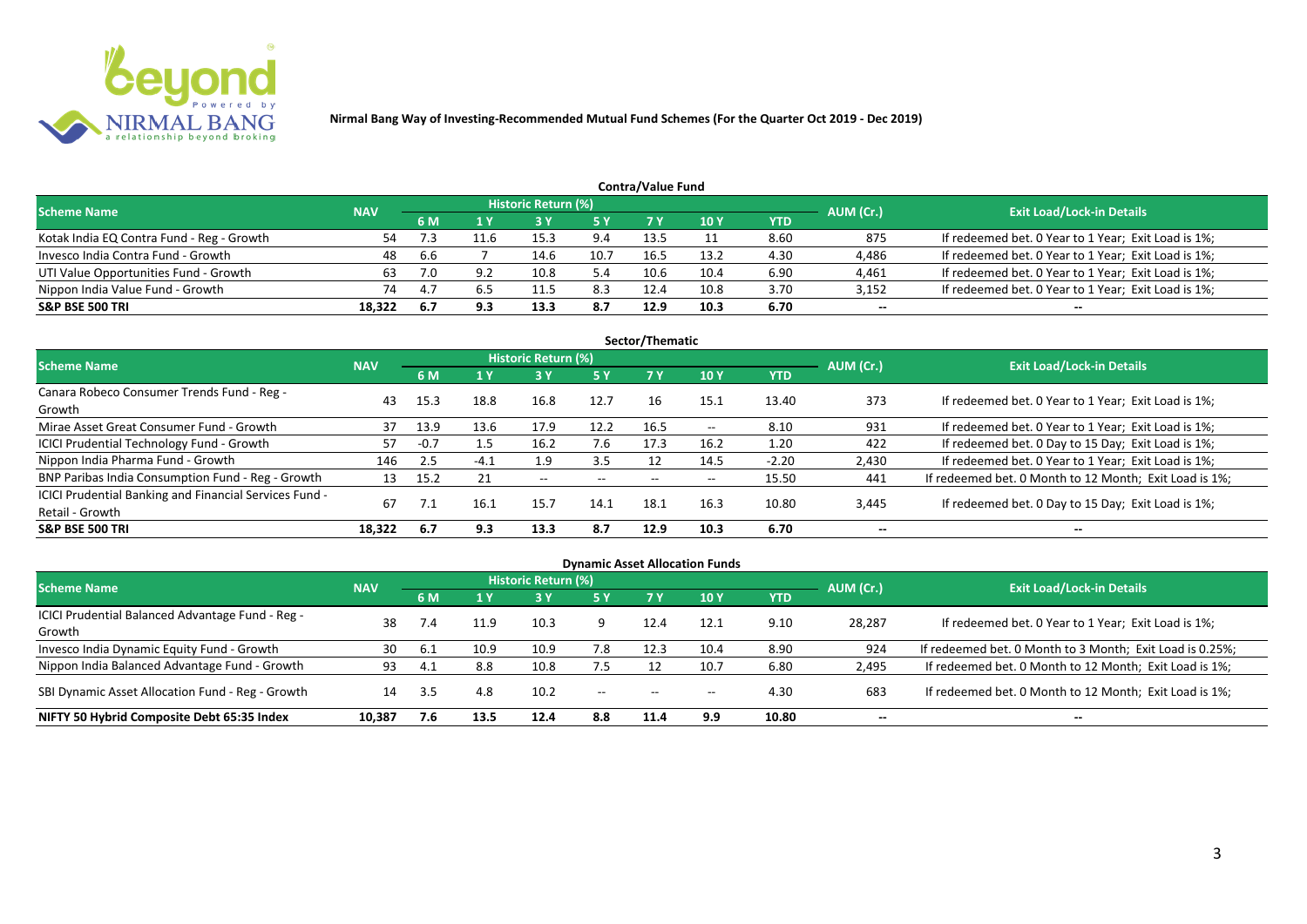

| <b>Hybrid Aggressive</b>                        |            |     |      |                            |       |                                            |      |       |        |                                                        |  |  |  |
|-------------------------------------------------|------------|-----|------|----------------------------|-------|--------------------------------------------|------|-------|--------|--------------------------------------------------------|--|--|--|
| <b>Scheme Name</b>                              | <b>NAV</b> |     |      | <b>Historic Return (%)</b> |       |                                            |      |       |        | <b>Exit Load/Lock-in Details</b>                       |  |  |  |
|                                                 |            | 6 M | 1 Y  |                            | 5 Y   | AUM (Cr.)<br>10 <sub>1</sub><br><b>YTD</b> |      |       |        |                                                        |  |  |  |
| HDFC Hybrid Equity Fund - Growth                | 54         | 4.4 | 7.6  |                            | 4.8   | 10.4                                       | 8.5  | 5.60  | 21,087 | If redeemed bet. 0 Year to 1 Year; Exit Load is 1%;    |  |  |  |
| ICICI Prudential Equity & Debt Fund - Growth    | 136        | 4.3 | b. / | 9.7                        | 9.2   | 14.3                                       | 13.4 | 6.20  | 23,950 | If redeemed bet. 0 Year to 1 Year; Exit Load is 1%;    |  |  |  |
| Mirae Asset Hybrid - Equity Fund - Reg - Growth | 15         |     |      | 12.6                       | $- -$ | $- -$                                      | $-$  | 9.50  | 2,809  | If redeemed bet. 0 Year to 1 Year; Exit Load is 1%;    |  |  |  |
| SBI Equity Hybrid Fund - Growth                 | 143        | 8.9 | 15.3 | 11.                        | 10.4  | 14.8                                       |      | 11.60 | 30,907 | If redeemed bet. 0 Month to 12 Month; Exit Load is 1%; |  |  |  |
| Canara Robeco Equity Hybrid Fund - Growth       | 166        | 8.0 | 12.3 | 11.                        | 9.6   | 13.5                                       | 12.5 | 10.30 | 2,607  | If redeemed bet. 0 Year to 1 Year; Exit Load is 1%;    |  |  |  |
| NIFTY 50 Hybrid Composite Debt 65:35 Index      | 10,387     | 7.6 | 13.5 | 12.4                       | 8.8   | 11.4                                       | 9.9  | 10.80 | $- -$  | $- -$                                                  |  |  |  |

| <b>Arbitrage Fund</b>                      |            |     |     |                            |     |  |  |            |           |                                                          |  |  |  |  |
|--------------------------------------------|------------|-----|-----|----------------------------|-----|--|--|------------|-----------|----------------------------------------------------------|--|--|--|--|
| <b>Scheme Name</b>                         | <b>NAV</b> |     |     | <b>Historic Return (%)</b> |     |  |  |            | AUM (Cr.) | <b>Exit Load/Lock-in Details</b>                         |  |  |  |  |
|                                            |            | 1 M | M   | 6 M                        | 1 V |  |  | <b>YTD</b> |           |                                                          |  |  |  |  |
| IDFC Arbitrage Fund - Reg - Growth         | 24         |     | 4.8 |                            | 6.3 |  |  | 6.50       | 10,891    | If redeemed bet. 0 Month to 1 Month; Exit Load is 0.25%; |  |  |  |  |
| Kotak Equity Arbitrage Fund - Reg - Growth | 28         |     | 4 Q |                            |     |  |  | 6.30       | 16,198    | If redeemed bet. 0 Day to 30 Day; Exit Load is 0.25%;    |  |  |  |  |
| Nippon India Arbitrage Fund - Growth       | 20.        |     |     |                            | 6.3 |  |  | 6.50       | 9,497     | If redeemed bet. 0 Month to 1 Month; Exit Load is 0.25%; |  |  |  |  |

|                                          |            |     |      |                     |                          | <b>Equity Saver</b> |       |            |           |                                                        |
|------------------------------------------|------------|-----|------|---------------------|--------------------------|---------------------|-------|------------|-----------|--------------------------------------------------------|
| <b>Scheme Name</b>                       | <b>NAV</b> |     |      | Historic Return (%) |                          |                     |       |            | AUM (Cr.) | <b>Exit Load/Lock-in Details</b>                       |
|                                          |            | 6 M |      |                     |                          |                     | 10Y   | <b>YTD</b> |           |                                                        |
| Axis Equity Saver Fund - Reg - Growth    |            | 58  | 10.3 | 9.3                 | $\overline{\phantom{a}}$ | $-$                 | $-$   | 8.10       | 805       | If redeemed bet. 0 Month to 12 Month; Exit Load is 1%; |
| <b>HDFC Equity Savings Fund - Growth</b> |            | 3.0 |      |                     | 7.6                      | 8.8                 |       | 4.80       | 4,732     | If redeemed bet. 0 Year to 1 Year; Exit Load is 1%;    |
| Kotak Equity Savings Fund - Reg - Growth |            |     | 8.7  | 8.6                 | 7.7                      | $ -$                | $- -$ | 6.90       | 1,908     | If redeemed bet. 0 Year to 1 Year; Exit Load is 1%;    |
| CRISIL Hybrid 50+50 - Moderate Index*    | --         |     |      | $- -$               | --                       | --                  | $- -$ |            | $- -$     | $- -$                                                  |

|                                  |            |      |     |                     |     | <b>Liauid Funds</b> |            |                 |           |                                  |
|----------------------------------|------------|------|-----|---------------------|-----|---------------------|------------|-----------------|-----------|----------------------------------|
| <b>Scheme Name</b>               | <b>NAV</b> |      |     | Historic Return (%) |     |                     | <b>YTM</b> | Avg             | AUM (Cr.) | <b>Exit Load/Lock-in Details</b> |
|                                  |            | 1 W. | 2 W | l M                 | 3M  | 1Y                  |            | <b>Maturity</b> |           |                                  |
| Axis Liquid Fund - Growth        | 2.149      |      |     |                     | 5.6 |                     | 5.29       | 0.09            | 30,068    | *Ref Footnote                    |
| IDFC Cash Fund - Reg - Growth    | 2.345      | 5.2  |     |                     | 5.3 |                     | 、1つ        | 0.04            | 13,603    | *Ref Footnote                    |
| Kotak Liquid Fund - Reg - Growth | 3.922      | כ.כ  |     |                     | 5.5 | 6.8                 | 5.29       | 0.11            | 26,459    | *Ref Footnote                    |
| <b>CRISIL Liquid Fund Index</b>  | $- -$      | 5.9  | 5.3 |                     | 5.9 | $- -$               |            | $- -$           | $- -$     | $- -$                            |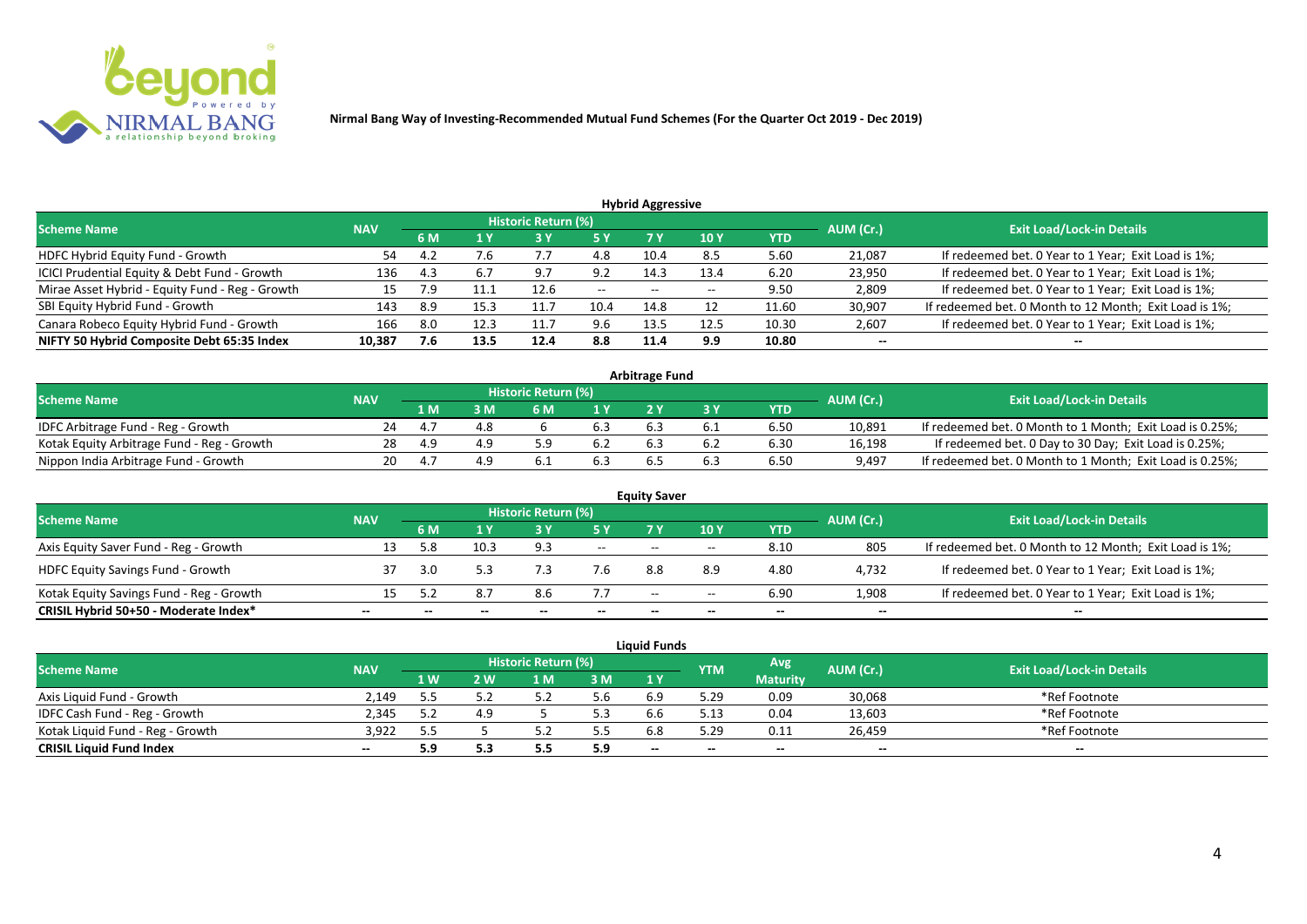

|                                               |            |     |     |                            |        | Ultra Short Fund         |                          |                 |           |                                  |
|-----------------------------------------------|------------|-----|-----|----------------------------|--------|--------------------------|--------------------------|-----------------|-----------|----------------------------------|
| <b>Scheme Name</b>                            | <b>NAV</b> |     |     | <b>Historic Return (%)</b> |        |                          | <b>YTM</b>               | Avg             | AUM (Cr.) | <b>Exit Load/Lock-in Details</b> |
|                                               |            | 1 M | : M | 6 M                        | 1 Y    | 3 Y                      |                          | <b>Maturity</b> |           |                                  |
| IDFC Ultra Short Term Fund - Reg - Growth     |            | 6.8 |     | 8.2                        | 8.5    | $-$                      | 5.69                     | 0.43            | 4,254     | Nil                              |
| Sundaram Ultra Short Term Fund - Reg - Growth | 10         | 5.9 |     | $- -$                      | $\sim$ | $\overline{\phantom{a}}$ | 9.79                     | 0.44            | 317       | Nil                              |
| L&T Ultra Short Term Fund - Growth            |            | 6.4 |     |                            | -8.1   |                          | 49ء                      | 0.43            | 2,841     | Nil                              |
| <b>NIFTY Ultra Short Duration Debt Index</b>  | 3.968      | 7.0 | 6.8 | 7.8                        | 8.3    |                          | $\overline{\phantom{a}}$ | $- -$           | $-$       | $- -$                            |

| <b>Money Market Fund</b>                                   |            |     |     |                     |       |           |            |                 |           |                                  |  |  |  |
|------------------------------------------------------------|------------|-----|-----|---------------------|-------|-----------|------------|-----------------|-----------|----------------------------------|--|--|--|
| <b>Scheme Name</b>                                         | <b>NAV</b> |     |     | Historic Return (%) |       |           | <b>YTM</b> | Avg'            | AUM (Cr.) | <b>Exit Load/Lock-in Details</b> |  |  |  |
|                                                            |            | 1 M | 3 M | 6 M                 | 1Y    | <b>3Y</b> |            | <b>Maturity</b> |           |                                  |  |  |  |
| Aditya Birla Sun Life Money Manager Fund - Reg -<br>Growth | 263        | 6.3 | 6.9 | 8.3                 | 8.5   |           | 5.45       | 0.32            | 10,452    | Nil                              |  |  |  |
| Franklin India Savings Fund - Growth                       | 36         | 7.0 | 7.6 | 8.9                 |       |           | 5.67       | 0.43            | 3,571     | Nil                              |  |  |  |
| Nippon India Money Market Fund - Growth                    | 2,967      | 6.8 |     | 8.3                 | 8.6   |           | 5.39       | 0.29            | 3,549     | Nil                              |  |  |  |
| <b>CRISIL Liquid Fund Index</b>                            | $- -$      | 5.5 | 5.9 | 6.5                 | $- -$ | $- -$     | $- -$      | $- -$           | $- -$     | $- -$                            |  |  |  |

| <b>Short Term Fund</b>                          |            |      |      |                            |      |           |            |                 |           |                                  |  |  |  |
|-------------------------------------------------|------------|------|------|----------------------------|------|-----------|------------|-----------------|-----------|----------------------------------|--|--|--|
| <b>Scheme Name</b>                              | <b>NAV</b> |      |      | <b>Historic Return (%)</b> |      |           | <b>YTM</b> | Avg             | AUM (Cr.) | <b>Exit Load/Lock-in Details</b> |  |  |  |
|                                                 |            | 1 M  | 3 M  | 6 M                        | 1Y   | <b>3Y</b> |            | <b>Maturity</b> |           |                                  |  |  |  |
| Axis Short Term Fund - Growth                   | 22         | 12.3 | 9.9  | 11.5                       | 10.5 |           | 6.64       | 2.20            | 3,073     | Nil                              |  |  |  |
| HDFC Short Term Debt Fund - Growth              |            | 12.3 | 10.3 | 11.3                       | 10.3 |           | 7.01       | 2.72            | 8,974     | Nil                              |  |  |  |
| IDFC Bond Fund - Short Term Plan - Reg - Growth | 40         | 12.7 | 10.3 | 11.5                       | 10.8 |           | 6.56       | 2.06            | 10,676    | Nil                              |  |  |  |
| Kotak Bond Short Term Fund - Reg - Growth       |            |      |      |                            | 10.5 |           | 1.18       | 3.09            | 9,949     | Nil                              |  |  |  |
| L&T Short Term Bond Fund - Reg - Growth         | 19         | 11.6 |      |                            | 10.4 |           | 6.52       | 2.25            | 4,674     | Nil                              |  |  |  |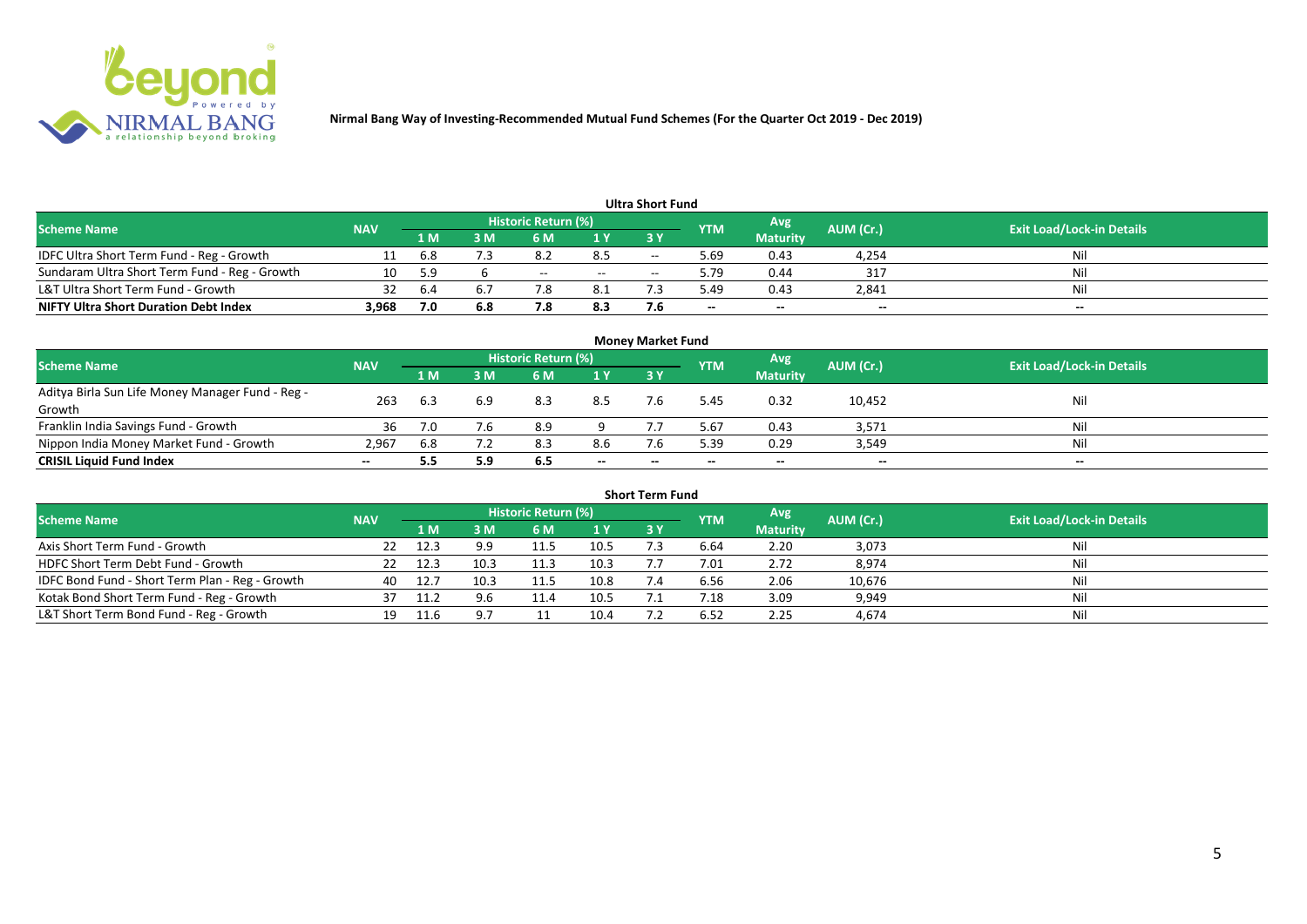

| <b>Low Duration Fund</b>                  |            |      |     |                            |     |     |            |                 |           |                                  |  |  |  |
|-------------------------------------------|------------|------|-----|----------------------------|-----|-----|------------|-----------------|-----------|----------------------------------|--|--|--|
| <b>Scheme Name</b>                        | <b>NAV</b> |      |     | <b>Historic Return (%)</b> |     |     | <b>YTM</b> | Avg             | AUM (Cr.) | <b>Exit Load/Lock-in Details</b> |  |  |  |
|                                           |            | 1 M  | 3 M |                            | 1Y  | 3Y  |            | <b>Maturity</b> |           |                                  |  |  |  |
| Axis Treasury Advantage Fund - Growth     | 2.205      |      |     | 9 A                        | 9.4 | - - | 6.08       | 0.91            | 3,561     | Ni                               |  |  |  |
| Canara Robeco Savings Fund - Reg - Growth |            |      |     |                            | 8.7 |     | 5.77       | 0.66            | 1,119     | Nil                              |  |  |  |
| IDFC Low Duration Fund - Reg - Growth     |            | -8.3 |     |                            | 8.9 |     | 84.ز       | 0.81            | 4,974     | Nil                              |  |  |  |

| <b>Banking &amp; PSU Bond Funds</b>            |            |      |      |                            |      |            |            |                 |           |                                  |  |  |  |
|------------------------------------------------|------------|------|------|----------------------------|------|------------|------------|-----------------|-----------|----------------------------------|--|--|--|
| <b>Scheme Name</b>                             | <b>NAV</b> |      |      | <b>Historic Return (%)</b> |      |            | <b>YTM</b> | Avg             | AUM (Cr.) | <b>Exit Load/Lock-in Details</b> |  |  |  |
|                                                |            | 1 M  |      | 6 M                        |      | <b>3 Y</b> |            | <b>Maturity</b> |           |                                  |  |  |  |
| HDFC Banking and PSU Debt Fund - Reg - Growth  | 16         | 13.6 | 10.9 |                            | 11.3 |            |            | 2.57            | 3,888     | Nil                              |  |  |  |
| Kotak Banking and PSU Debt Fund - Reg - Growth | 45         | 13.1 | 10.6 | 13.2                       |      |            |            | 4.03            | 3,068     | Nil                              |  |  |  |
| IDFC Banking & PSU Debt Fund - Reg - Growth    |            | 14.6 |      | 13.8                       | 12.9 |            | 6.79       | 3.13            | 11,210    | Nil                              |  |  |  |

| <b>Corporate Bond Funds</b>                         |            |       |     |                            |                |     |            |                 |           |                                                         |  |  |  |
|-----------------------------------------------------|------------|-------|-----|----------------------------|----------------|-----|------------|-----------------|-----------|---------------------------------------------------------|--|--|--|
| <b>Scheme Name</b>                                  | <b>NAV</b> |       |     | <b>Historic Return (%)</b> |                |     | <b>YTM</b> | Avg             | AUM (Cr.) | <b>Exit Load/Lock-in Details</b>                        |  |  |  |
|                                                     |            | 1 M   | : M | 6 M                        | 1 <sup>Y</sup> | 3 Y |            | <b>Maturity</b> |           |                                                         |  |  |  |
| ICICI Prudential Corporate Bond Fund - Reg - Growth | 20         | -12.1 | 9.8 | 11.1                       | 10.4           |     | 6.87       | 2.45            | 10,587    | <b>Nil</b>                                              |  |  |  |
| L&T Triple Ace Bond Fund - Reg - Growth             | 50         | 14.5  | 8.9 | 17.3                       | 14             |     | 7.64       | 8.67            | 1,754     | If redeemed bet. 0 Month to 3 Month; Exit Load is 0.5%; |  |  |  |
| Kotak Corporate Bond Fund - Std - Growth            | 2.626      | 11.4  | 9.9 | 10.8                       | 10.4           |     | 6.56       | 1.40            | 3,432     | Nil                                                     |  |  |  |

|                                                   |            |      |      |                            |     | <b>Credit Risk Fund</b> |            |                 |           |                                                           |
|---------------------------------------------------|------------|------|------|----------------------------|-----|-------------------------|------------|-----------------|-----------|-----------------------------------------------------------|
| <b>Scheme Name</b>                                | <b>NAV</b> |      |      | <b>Historic Return (%)</b> |     |                         | <b>YTM</b> | Avg             | AUM (Cr.) | <b>Exit Load/Lock-in Details</b>                          |
|                                                   |            | 1 M  | 3 M  | 6 M                        | 1 Y | 3 Y                     |            | <b>Maturity</b> |           |                                                           |
| <b>ICICI Prudential Credit Risk Fund - Growth</b> | 21         | 12.9 | 10.3 | 10.2                       | 9.4 |                         | 9.53       | 1.86            | 11,364    | If redeemed bet. 0 Year to 1 Year; Exit Load is 1%;       |
| Kotak Credit Risk Fund - Reg - Growth             |            | 12.8 | 10.8 | 10.7                       | 9.4 |                         | 9.08       | 2.39            | 4,815     | If redeemed bet. 0 Year to 1 Year; Exit Load is 1%;       |
|                                                   |            |      |      |                            |     |                         |            |                 |           | If redeemed bet. 0 Month to 12 Month; Exit Load is 3%; If |
| SBI Credit Risk Fund - Growth                     |            | 10.7 | 9.6  | ۹                          |     | h.h                     | 9.26       | $- -$           | 5,155     | redeemed bet. 12 Month to 24 Month; Exit Load is 1.5%; If |
|                                                   |            |      |      |                            |     |                         |            |                 |           | redeemed bet. 24 Month to 36 Month; Exit Load is 0.75%;   |